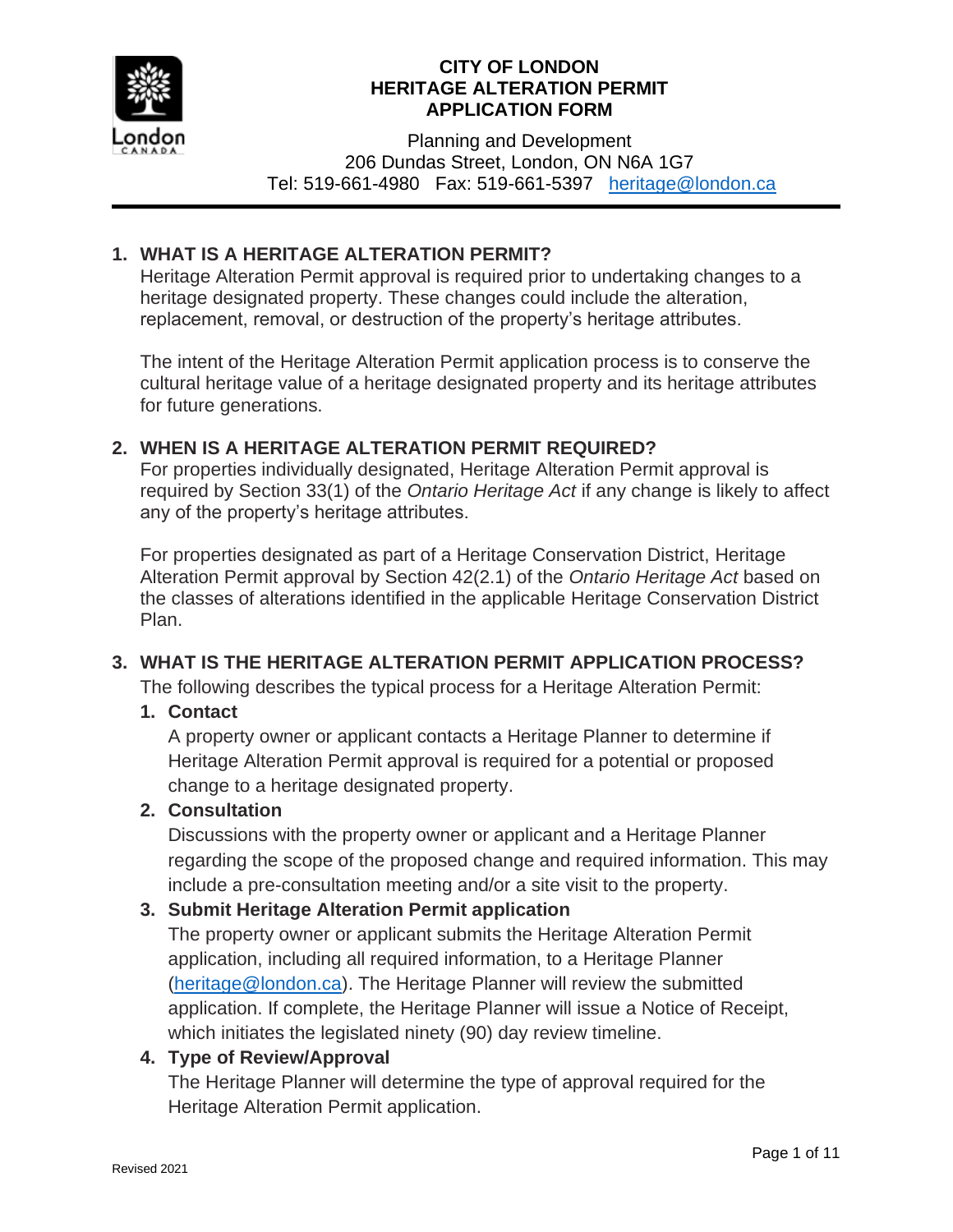

Planning and Development 206 Dundas Street, London, ON N6A 1G7 Tel: 519-661-4980 Fax: 519-661-5397 [heritage@london.ca](mailto:heritage@london.ca)

# **a) Delegated Authority – By-law C.P.-1502-129, as amended**

The Heritage Planner reviews the Heritage Alteration Permit application and makes a recommendation to the Manager, Community Planning, Urban Design and Heritage to approve or approve with terms and conditions.

# **b) LACH Consultation, Municipal Council Decision**

The Heritage Planner reviews the Heritage Alteration Permit application and prepares a staff report to the London Advisory Committee on Heritage (LACH) with a recommendation to approve, approve with terms and conditions, or refuse the Heritage Alteration Permit application. With the recommendation of the LACH, Municipal Council will approve, approve with terms and conditions, or refuse the Heritage Alteration Permit application.

# **5. Heritage Alteration Permit**

The property owner or applicant receives notification of the decision on their Heritage Alteration Permit application. Changes may be undertaken to the heritage designated property in compliance with the approval or approval with terms and conditions of the Heritage Alteration Permit.

# **4. WHAT INFORMATION IS REQUIRED FOR A HERITAGE ALTERATION PERMIT APPLICATION?**

Sections A, B, C, D, E, and F of the Heritage Alteration Permit application form must be completed, and all required information submitted. Attachments must include the required information to provide the descriptive and technical information (information and materials) for the review of the Heritage Alteration Permit application.

Although it is not required to obtain professional assistance in the preparation of a Heritage Alteration Permit application, property owners/applicants are encouraged to seek the assistance of an architect, cultural heritage specialist, or experienced and qualified professional familiar with the requirements of conserving heritage designated properties.

A Heritage Alteration Permit application is deemed complete only when all required information has been received and accepted by the Heritage Planner. The Heritage Planner will review the submitted application to determine if the required information has been received. Once the Heritage Planner determines all the required information has been submitted to the City's satisfaction, a Notice of Receipt will be issued by the Heritage Planner, as required by the *Ontario Heritage Act*.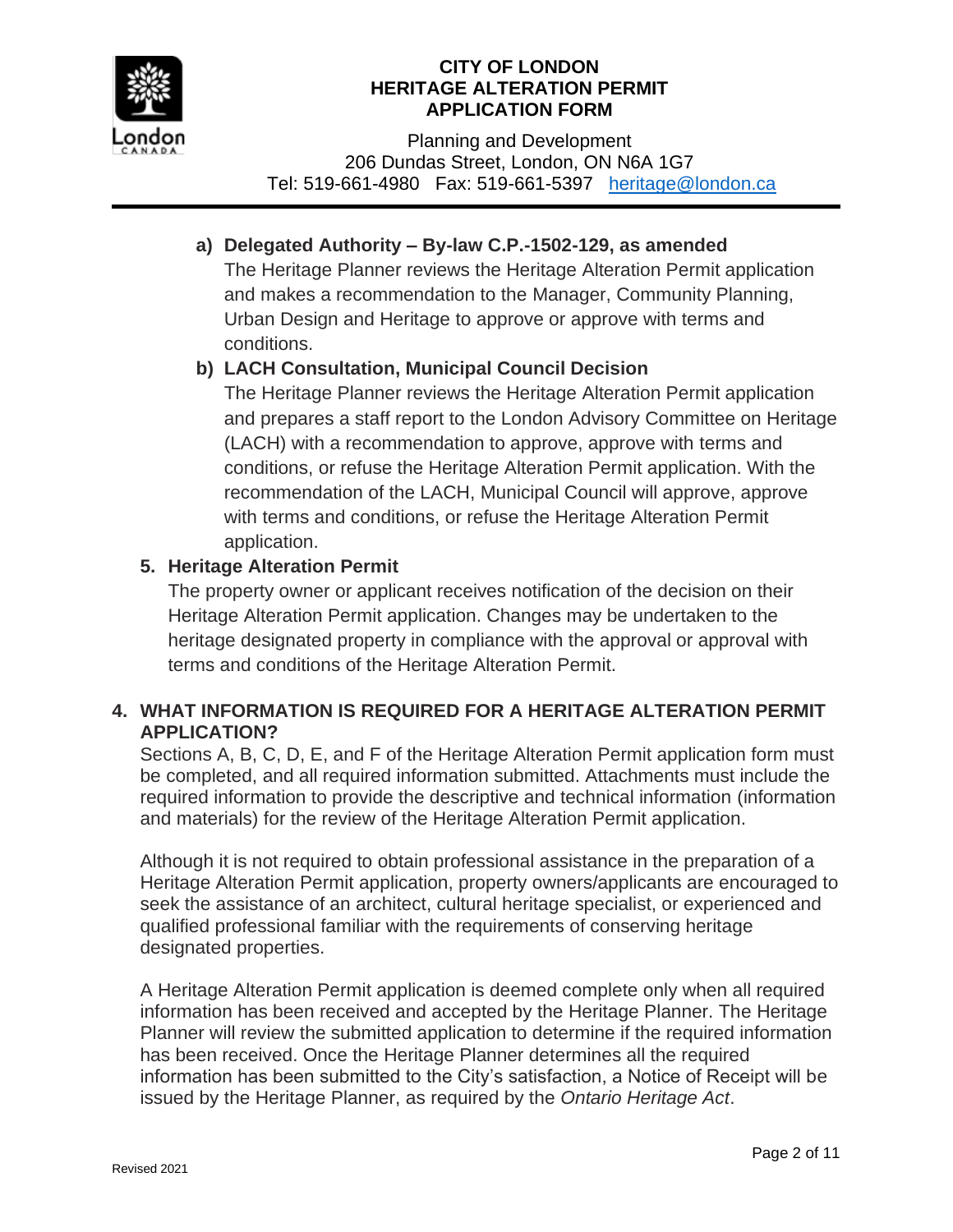

Planning and Development 206 Dundas Street, London, ON N6A 1G7 Tel: 519-661-4980 Fax: 519-661-5397 [heritage@london.ca](mailto:heritage@london.ca)

The information listed below is required information for a complete Heritage Alteration Permit application:

# **a) Description of Property**

Clearly identifying the property and its cultural heritage status pursuant to the *Ontario Heritage Act*.

# **b) Proposed Change(s)**

Identifying the type of work, any related applications, a description of the proposed changes, and providing a rationale for the changes required as well as any potential impacts to the heritage attributes of the property.

# **c) Required Information**

Required information can vary depending on the type, scale, and extent of the proposed change but generally includes, but is not limited to:

- Written description and specifications of the proposed change(s), including materials and methodology.
- Photographs that depict the existing building(s), structure(s), and heritage attributes that are affected and their condition and context.
- A site plan or sketch that illustrates the location of the proposed change(s).
- Dimensioned drawings of the proposed change(s). Drawings must document the existing condition and the proposed change(s). Drawings must include overall dimensions, specified sizes and labelled building elements, detailed architectural information with sizes and profiles, type of material and finishes specified on the drawings, construction methods and means of attachment. Freehand drawings are discouraged; pencil drawings cannot be accepted.
- All technical cultural heritage studies that are relevant to the proposed change. This could include, but is not limited to:
	- o Historical documentation (e.g., old photographs, paint samples).
	- o Heritage Impact Assessment.
	- o Conservation Plan.

# **d) Applicant Information**

Contact information for the property owner, authorized agent, and/or applicant.

- **e) Declaration**
- **f) Notes for Declaration**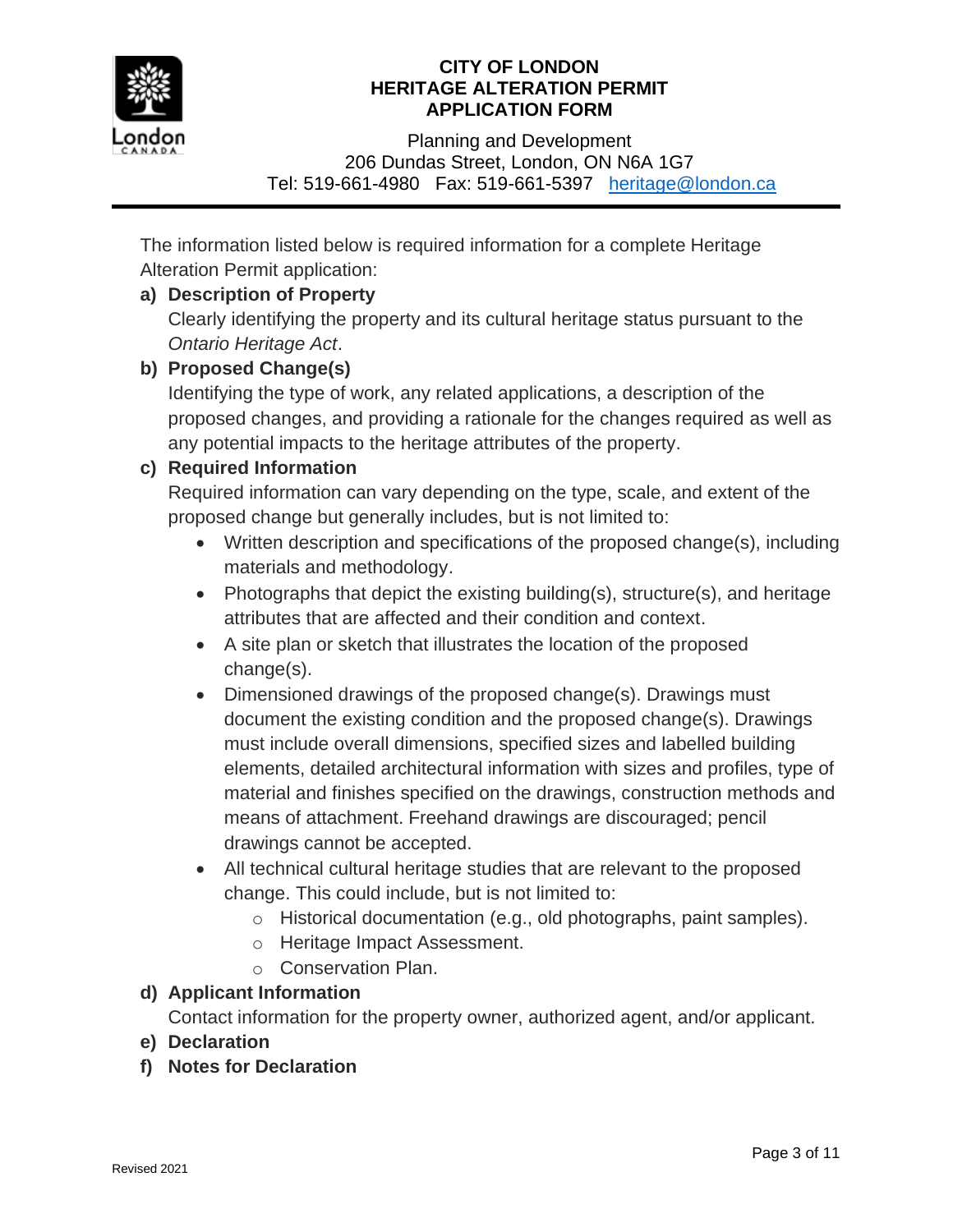

Planning and Development 206 Dundas Street, London, ON N6A 1G7 Tel: 519-661-4980 Fax: 519-661-5397 [heritage@london.ca](mailto:heritage@london.ca)

# **5. ADDITIONAL INFORMATION**

- There is no fee for a Heritage Alteration Permit application.
- The maximum review period for a complete Heritage Alteration Permit application is ninety (90) days.
- The property owner or applicant may request a delegation to the LACH when their Heritage Alteration Permit application is being considered.
- The property owner may, within thirty (30) days after receipt of the notice of decision, appeal the Municipal Council's decision to the Ontario Land Tribunal (OLT) by giving notice of the appeal to the OLT and the City Clerk, setting out the objection to the decision and the reasons in support of the objection. Further details, including forms and prescribed fees can be found on the OLT website: [www.olt.gov.on.ca.](http://www.olt.gov.on.ca/)
- Inspections may be undertaken to verify compliance with the Heritage Alteration Permit.
- Any changes or deviations from the proposed work as submitted in a Heritage Alteration Permit application and approved or approved with terms and conditions shall require an amendment to the Heritage Alteration Permit. Property owners and applicants are encouraged to contact the Heritage Planner if any changes are proposed or contemplated to the alterations authorized by a Heritage Alteration Permit in advance of undertaking any changes.
- Non-compliance with an approved Heritage Alteration Permit, including any terms and conditions, may result in charges laid against the property owner for violation of the *Ontario Heritage Act*.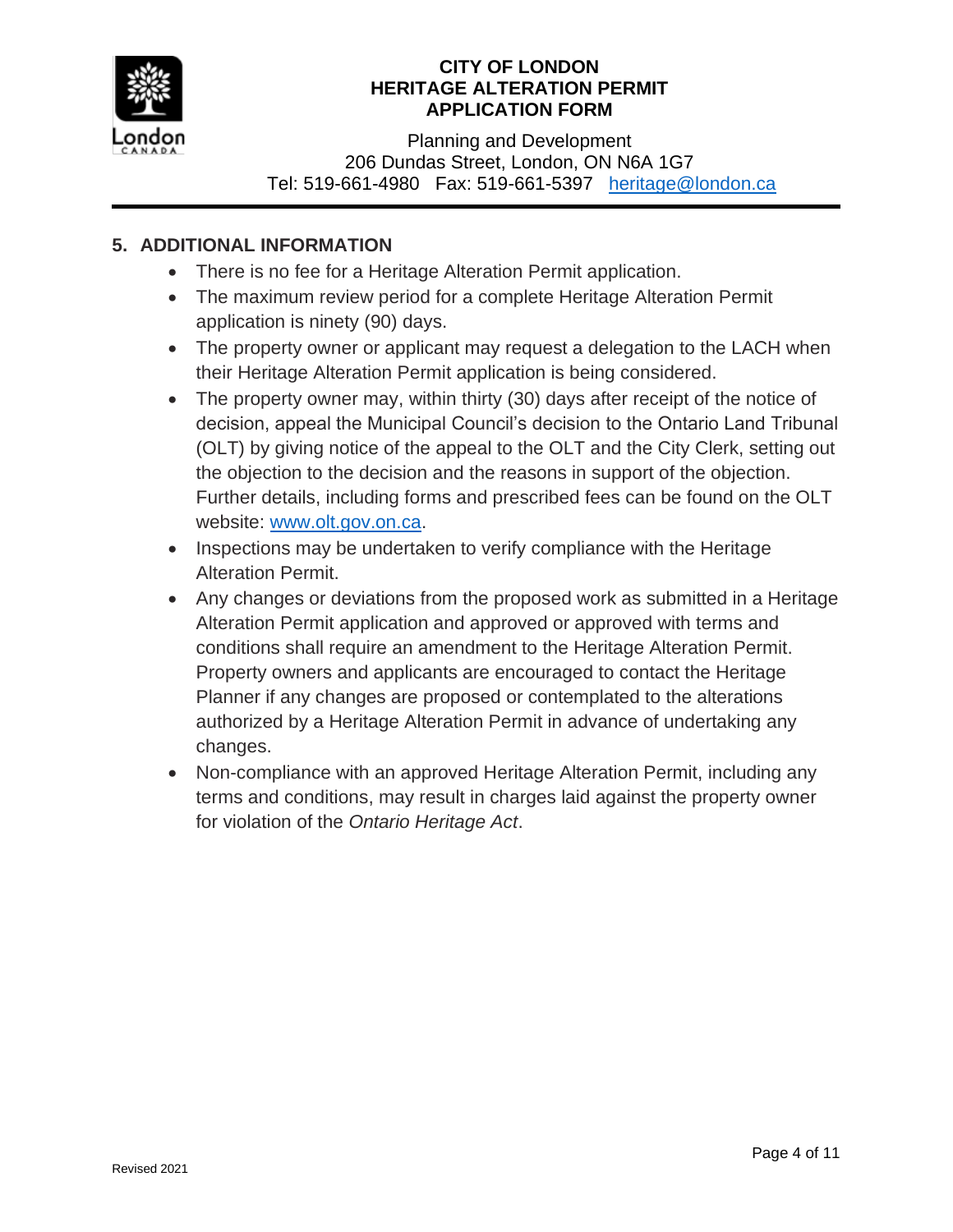

| <b>HAP</b> | - | - |
|------------|---|---|

Planning and Development 206 Dundas Street, London, ON N6A 1G7 Tel: 519-661-4980 Fax: 519-661-5397 [heritage@london.ca](mailto:heritage@london.ca)

# **SECTION A: DESCRIPTION OF THE HERITAGE DESIGNATED PROPERTY**

| Municipal Address:                           |
|----------------------------------------------|
| Heritage Designation:   Part IV By-Law       |
| <b>Part V</b> Heritage Conservation District |

# **SECTION B: PROPOSED CHANGE(S)**

| Type of Work: alteration $\Box$ addition $\Box$ new building $\Box$ signage $\Box$ other |  |  |  |
|------------------------------------------------------------------------------------------|--|--|--|
| Related Applications: Building Permit   Sign Permit   other                              |  |  |  |

Brief Description of Proposed Changes(s):

Reason for the Proposed Change(s):

Potential impact(s) to the Property's Heritage Attributes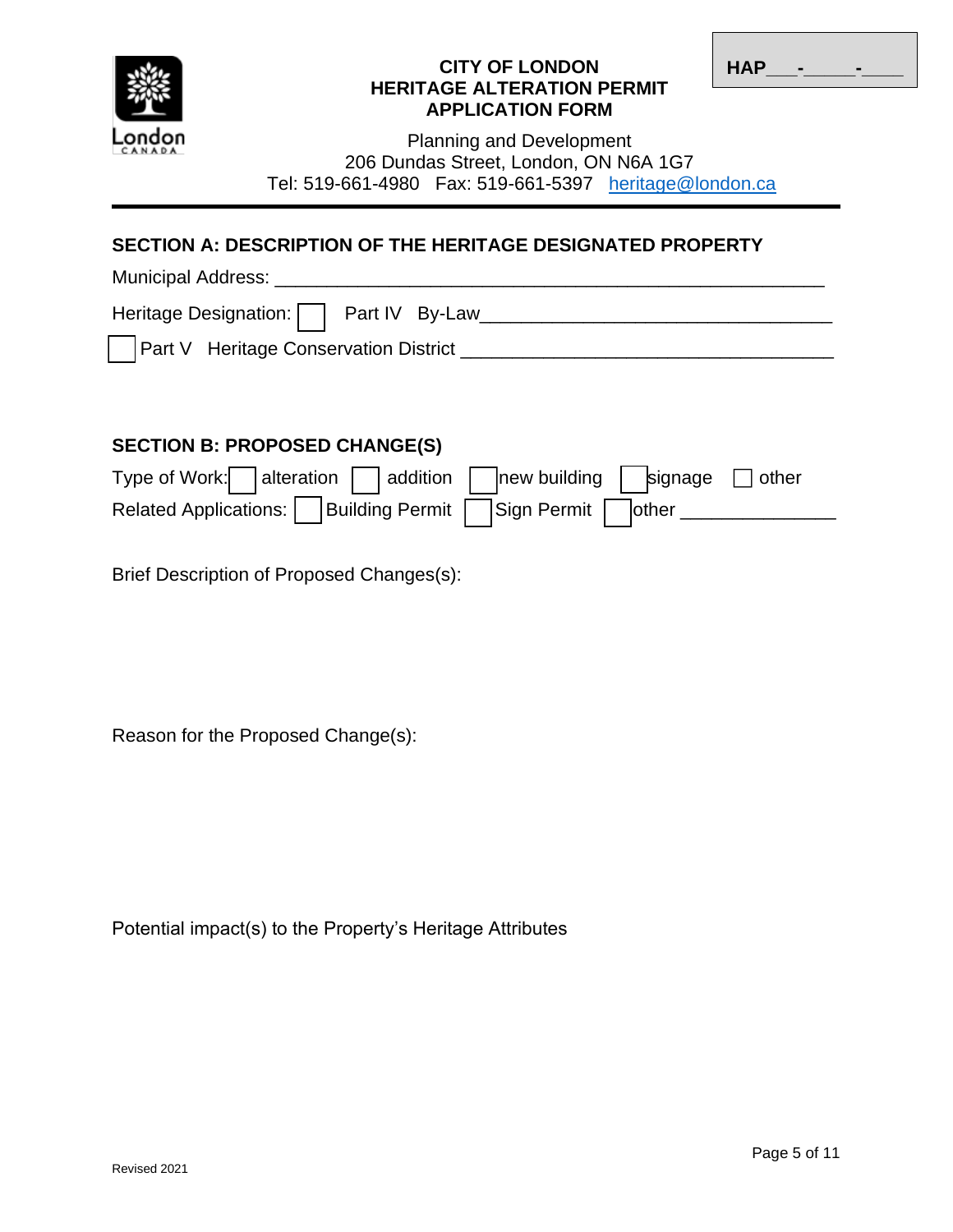

Planning and Development 206 Dundas Street, London, ON N6A 1G7 Tel: 519-661-4980 Fax: 519-661-5397 [heritage@london.ca](mailto:heritage@london.ca)

# **SECTION C: REQUIRED INFORMATION**

Written specifications, including materials and methodology

 Photographs that depict the existing building(s), structure(s), and heritage attributes  $\overline{t}$  that are affected by the proposed change(s) and their condition and context

Site plan or sketch that illustrates the location of the proposed change(s)

Dimensioned drawings of the proposed change(s)

Technical cultural heritage studies:

Historical documentation

Heritage Impact Assessment

\_\_\_\_\_\_\_\_\_\_\_\_\_\_\_\_\_\_\_\_\_\_\_\_



Conservation Plan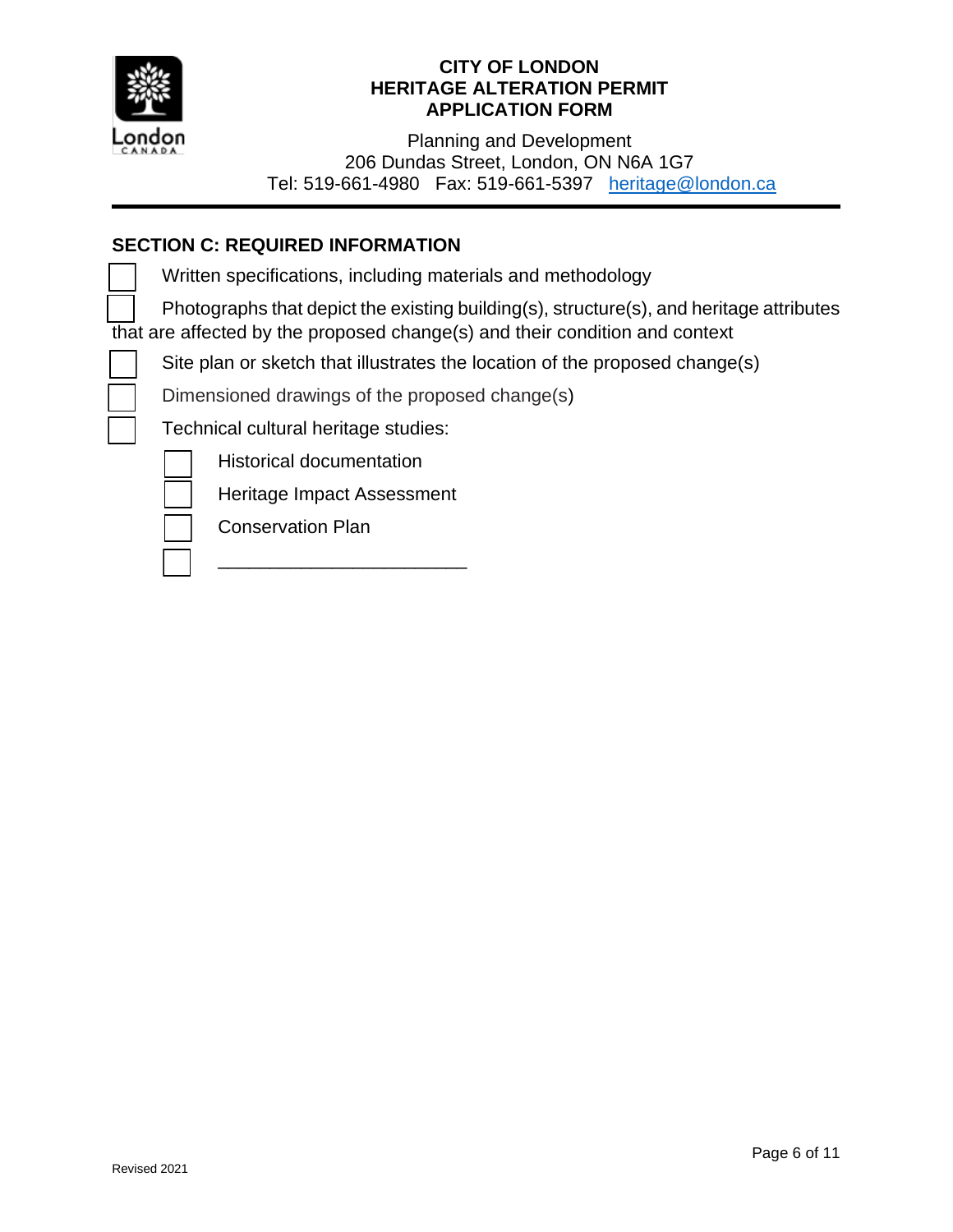

Planning and Development 206 Dundas Street, London, ON N6A 1G7 Tel: 519-661-4980 Fax: 519-661-5397 [heritage@london.ca](mailto:heritage@london.ca)

### **SECTION D: APPLICANT INFORMATION**

| <b>Property Owner</b>                                            |                    |                                                             |       |
|------------------------------------------------------------------|--------------------|-------------------------------------------------------------|-------|
| Name                                                             |                    |                                                             | Phone |
| Address                                                          |                    | City                                                        | Fax   |
| Province                                                         | Postal Code        | E-mail                                                      |       |
|                                                                  |                    | Applicant (complete if Applicant is not the Property Owner) |       |
| Name                                                             |                    |                                                             | Phone |
| <b>Address</b>                                                   |                    | City                                                        | Fax   |
| Province                                                         | <b>Postal Code</b> | E-mail                                                      |       |
| Agent Authorized by the Property Owner to Submit the Application |                    |                                                             |       |
| Name                                                             |                    |                                                             | Phone |
| <b>Address</b>                                                   |                    | City                                                        | Fax   |
| Province                                                         | <b>Postal Code</b> | E-mail                                                      |       |

Who of the above is the primary contact?  $\Box$  Property Owner  $\Box$  Applicant  $\Box$  Agent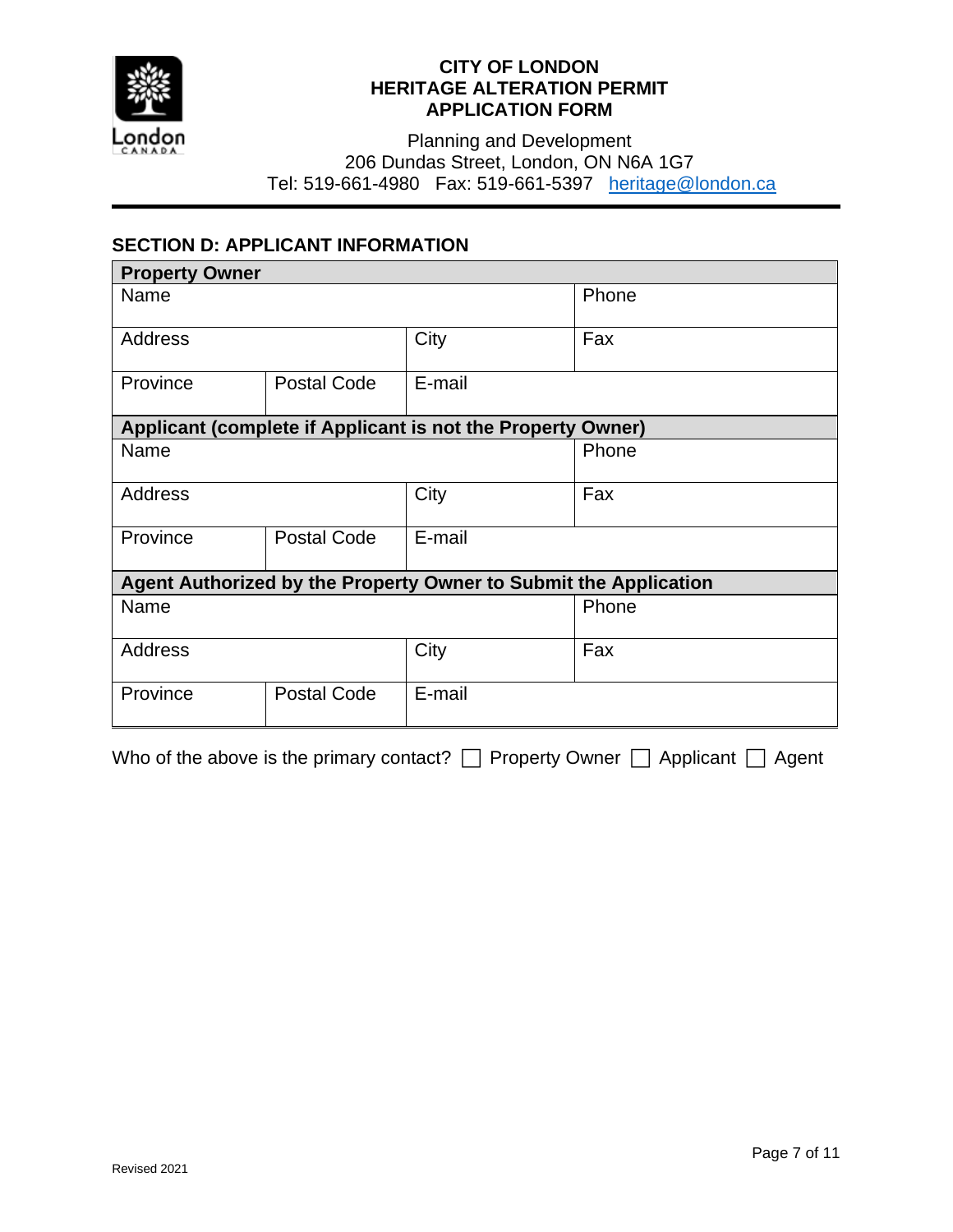

Planning and Development 206 Dundas Street, London, ON N6A 1G7 Tel: 519-661-4980 Fax: 519-661-5397 [heritage@london.ca](mailto:heritage@london.ca)

# **Property Owner's Authorization**

| This must be completed by the Property Owner if the Property Owner is not<br>completing the Heritage Alteration Permit application. If there are multiple Property<br>Owners, an authorization letter from each Owner (with dated, original signature) is<br>required or each Property Owner must sign the following authorization. |           |  |  |
|-------------------------------------------------------------------------------------------------------------------------------------------------------------------------------------------------------------------------------------------------------------------------------------------------------------------------------------|-----------|--|--|
|                                                                                                                                                                                                                                                                                                                                     |           |  |  |
| I, (we)                                                                                                                                                                                                                                                                                                                             | being the |  |  |
| Print name(s) of property owner, individual or company                                                                                                                                                                                                                                                                              |           |  |  |
| registered Property Owner(s) of the subject lands, hereby authorize                                                                                                                                                                                                                                                                 |           |  |  |
|                                                                                                                                                                                                                                                                                                                                     |           |  |  |
| Print name of agent and/or company (if applicable)                                                                                                                                                                                                                                                                                  |           |  |  |
| to prepare and submit a Heritage Alteration Permit application.                                                                                                                                                                                                                                                                     |           |  |  |
|                                                                                                                                                                                                                                                                                                                                     |           |  |  |
|                                                                                                                                                                                                                                                                                                                                     |           |  |  |
| Signature                                                                                                                                                                                                                                                                                                                           | Date      |  |  |
|                                                                                                                                                                                                                                                                                                                                     |           |  |  |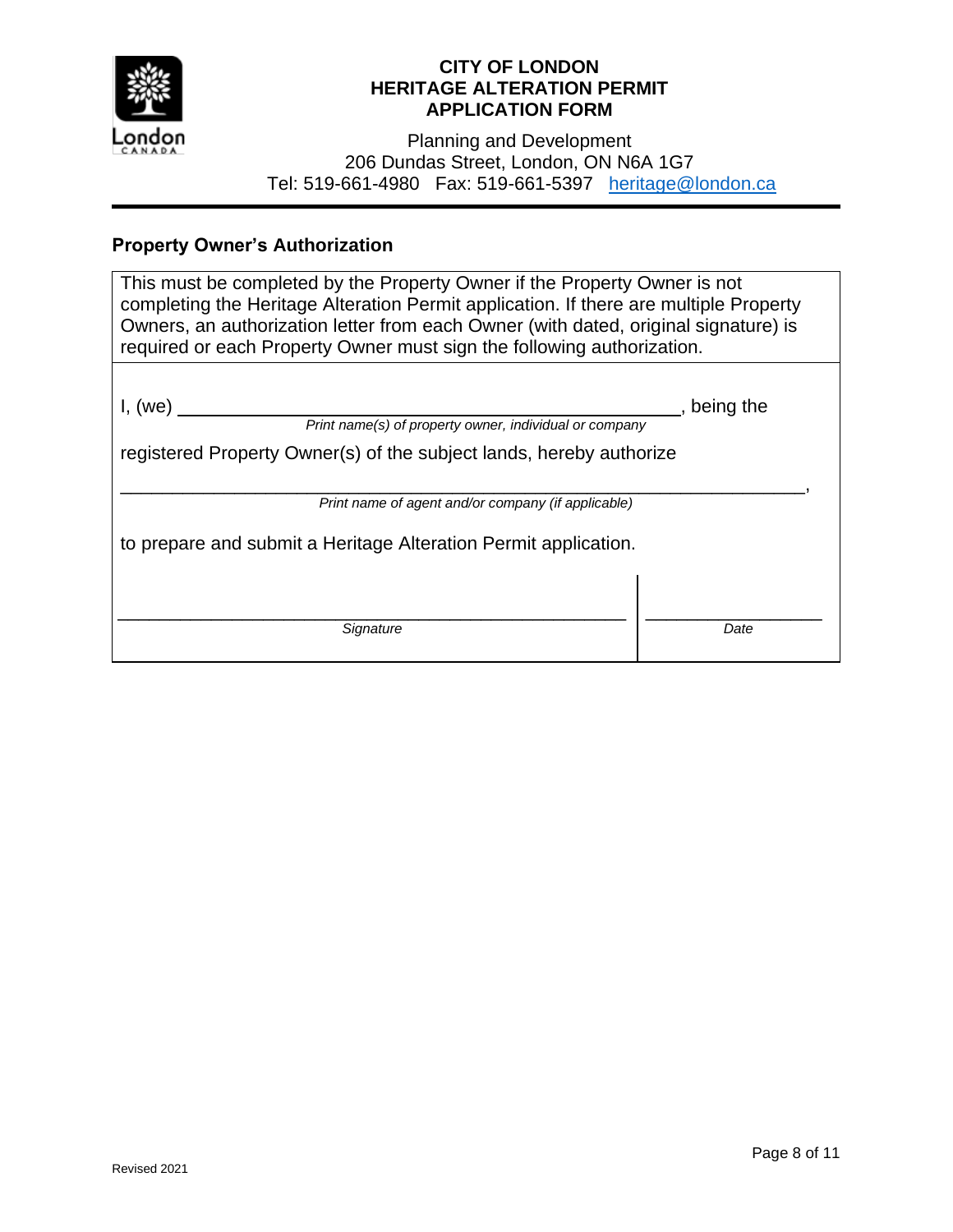

Planning and Development 206 Dundas Street, London, ON N6A 1G7 Tel: 519-661-4980 Fax: 519-661-5397 [heritage@london.ca](mailto:heritage@london.ca)

## **SECTION E: APPLICANT'S DECLARATION**

This section must be completed by the person submitting the Heritage Alteration Permit application in the presence of a Commissioner of Oaths.

|                                                                                          | of the                               |  |  |  |
|------------------------------------------------------------------------------------------|--------------------------------------|--|--|--|
|                                                                                          | <b>Print name of Applicant</b>       |  |  |  |
|                                                                                          |                                      |  |  |  |
| in the Region/County/District of                                                         |                                      |  |  |  |
| Print name of City, Town                                                                 | Print name of Region/County/District |  |  |  |
| solemnly declare that all of the statements contained in this application for a Heritage |                                      |  |  |  |
| <b>Alteration Permit at:</b>                                                             |                                      |  |  |  |
|                                                                                          |                                      |  |  |  |
|                                                                                          |                                      |  |  |  |

*Property address of Heritage Alteration Permit application*

\_\_\_\_\_\_\_\_\_\_\_\_\_\_\_\_\_\_\_\_\_\_\_\_\_\_\_\_\_\_\_\_\_\_\_\_\_\_\_\_\_\_\_\_\_\_\_\_\_\_\_\_\_\_\_\_\_\_\_\_\_\_\_\_\_\_ ,

and all supporting documents are true and complete, and I make this solemn declaration conscientiously believing it to be true, and knowing that it is of the same force and effect as if made under oath, and by virtue of the *Canada Evidence Act*.

Declared before me at the County of Middlesex, in the Municipality of London,

this \_\_\_\_\_\_\_\_ day of \_\_\_\_\_\_\_\_\_\_\_\_\_\_\_\_\_\_\_\_\_\_\_\_\_\_, 202\_\_\_\_\_.

\_\_\_\_\_\_\_\_\_\_\_\_\_\_\_\_\_\_\_\_\_\_\_\_\_\_\_\_\_\_\_\_ *Signature of Applicant*

*Commissioner of Oaths*

\_\_\_\_\_\_\_\_\_\_\_\_\_\_\_\_\_\_\_\_\_\_\_\_\_\_\_\_

\_\_\_\_\_\_\_\_\_\_\_\_\_\_\_\_\_\_\_\_\_\_\_\_\_\_\_\_\_\_\_\_ *Print name of Applicant*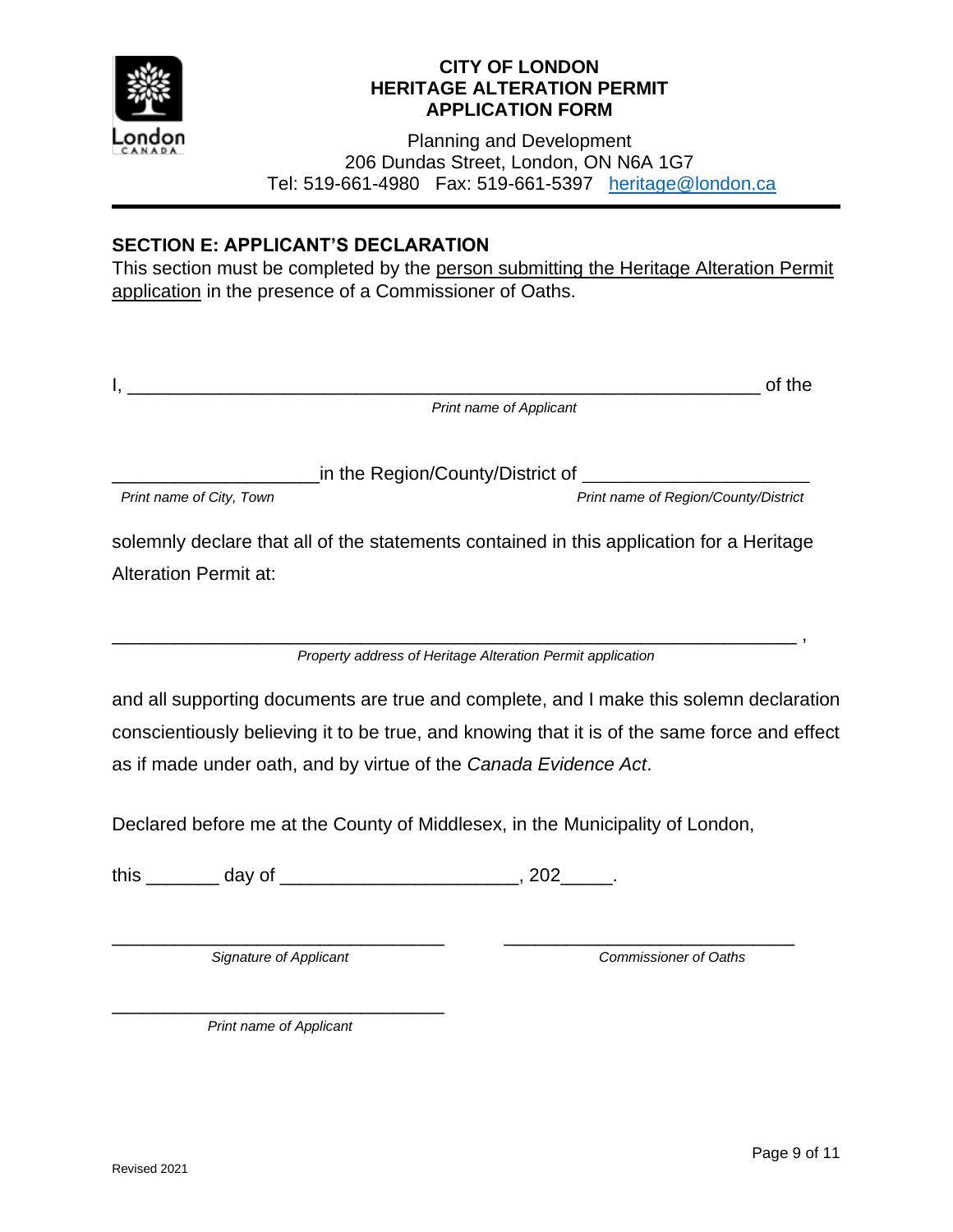

Planning and Development 206 Dundas Street, London, ON N6A 1G7 Tel: 519-661-4980 Fax: 519-661-5397 [heritage@london.ca](mailto:heritage@london.ca)

### **Section F: NOTES FOR DECLARATION**

|                 | i.   | The applicant understands that the submission of this application does not                                                                                                                                                                                                                                                                                                                                                                                                                                                                                                                                                                                                                                              |
|-----------------|------|-------------------------------------------------------------------------------------------------------------------------------------------------------------------------------------------------------------------------------------------------------------------------------------------------------------------------------------------------------------------------------------------------------------------------------------------------------------------------------------------------------------------------------------------------------------------------------------------------------------------------------------------------------------------------------------------------------------------------|
| initials        |      | guarantee a complete application has been received. Further review of the<br>application will occur, and the applicant may be contacted to provide additional<br>information and/or resolve any discrepancies or issues with the application as<br>submitted.                                                                                                                                                                                                                                                                                                                                                                                                                                                           |
|                 | ii.  | The applicant grants permission for City of London staff to enter onto the                                                                                                                                                                                                                                                                                                                                                                                                                                                                                                                                                                                                                                              |
| <i>initials</i> |      | property for the purposes of evaluating this applicant and acknowledges that<br>the Corporation of the City of London, or a representative of the City, will keep                                                                                                                                                                                                                                                                                                                                                                                                                                                                                                                                                       |
|                 | iii. | a photographic record o the site conditions.<br>The applicant agrees that the proposed work shall be done in accordance with                                                                                                                                                                                                                                                                                                                                                                                                                                                                                                                                                                                            |
| initials        |      | this applicant and understands that the issuance of the Heritage Alteration<br>Permit pursuant to the Ontario Heritage Act shall not be a waiver of any of the<br>provisions of any by-law of the Corporation of the City of London or the                                                                                                                                                                                                                                                                                                                                                                                                                                                                              |
|                 |      | requirements of the Building Code Act, RSO 1980, c.51.                                                                                                                                                                                                                                                                                                                                                                                                                                                                                                                                                                                                                                                                  |
|                 | iv.  | The applicant acknowledges that in the event that a Heritage Alteration Permit<br>is approved or approved with terms and conditions, any departure from the                                                                                                                                                                                                                                                                                                                                                                                                                                                                                                                                                             |
| <i>initials</i> |      | approval or the term and conditions on the approval as imposed by Municipal<br>Council of the Corporation of the City of London, or its delegated authority, is<br>prohibited and could result in the Heritage Alteration Permit being revoked and<br>charges laid against the property owner for violation of the Ontario Heritage<br>Act.                                                                                                                                                                                                                                                                                                                                                                             |
|                 | v.   | The applicant agrees that if the Heritage Alteration Permit is revoked for any                                                                                                                                                                                                                                                                                                                                                                                                                                                                                                                                                                                                                                          |
| initials        |      | cause of irregularity, in the relation to non-compliance with the said<br>agreements, by-laws, acts, or regulations that, in consideration of the issuance<br>of a Heritage Alteration permit, all claims against the Corporation of the City of<br>London and its employees for any resultant losses or damages is hereby<br>expressly waived.                                                                                                                                                                                                                                                                                                                                                                         |
|                 | vi.  | The personal information on this form is collected under the legal authority of                                                                                                                                                                                                                                                                                                                                                                                                                                                                                                                                                                                                                                         |
| initials        |      | Section 33(2) and Section 42(2.2) of the Ontario Heritage Act. It is the policy of<br>the Corporation of the City of London to provide public access to all<br>applications and supporting documentation. In submitting this Heritage<br>Alteration Permit application, the applicant hereby acknowledges the above-<br>noted policy and provide consent, in accordance with the provisions of the<br>Municipal Freedom of Information and Protection of Privacy Act, that the<br>information in this application and any supporting documentation provided by<br>the property owner, applicant, agent, consultant, and/or solicitor, will be part of<br>the public record and will be available to the general public. |